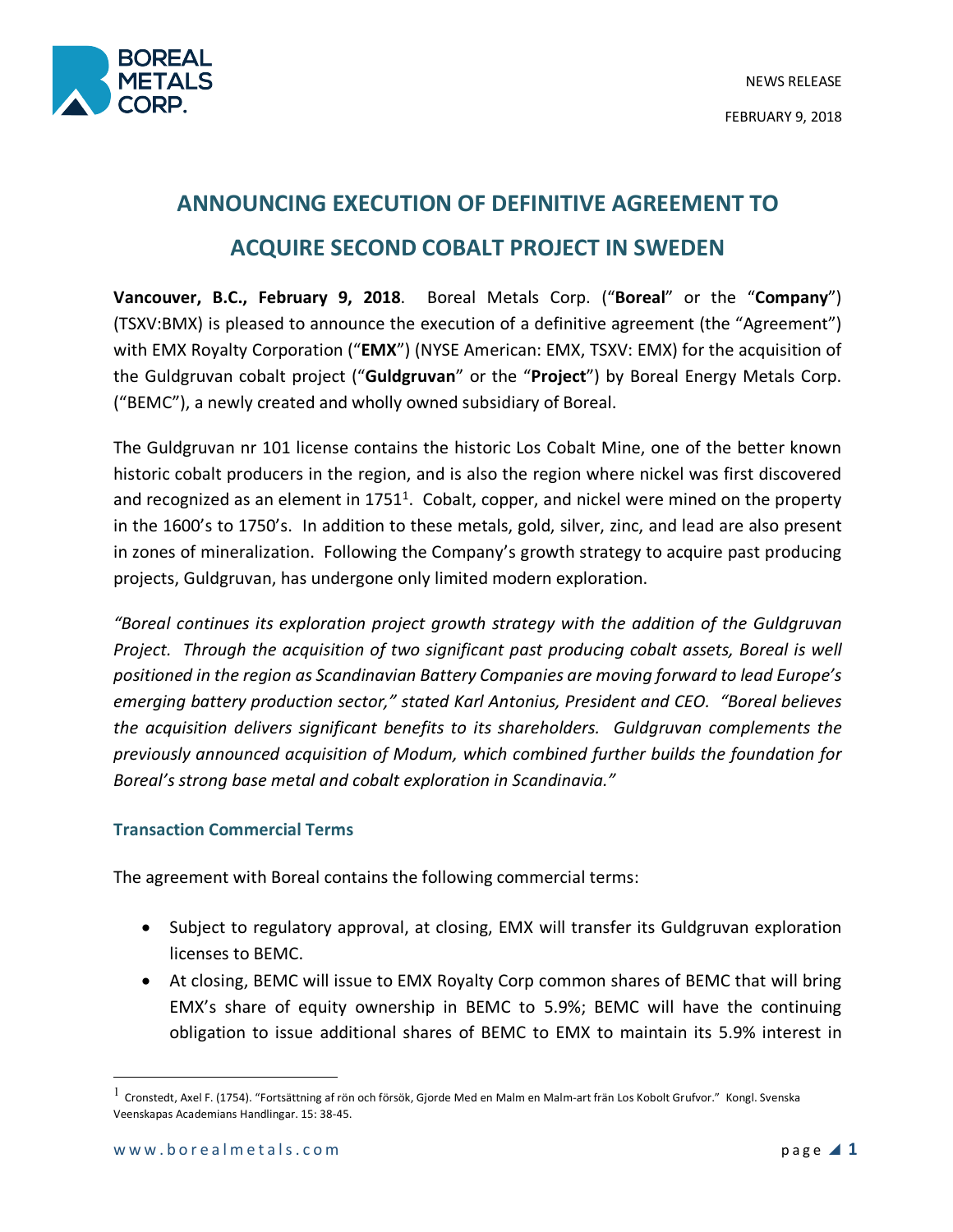

BEMC, at no additional cost to EMX, until BEMC has raised CDN\$3,000,000 in equity. Thereafter, EMX will have the right to participate pro-rata in future financings at its own cost to maintain its 5.9% interest in BEMC. The issuance of BEMC shares to EMX, as set forth in the definitive agreement, is subject to receipt of TSX Venture Exchange approval.

- EMX will be granted an uncapped 3% net smelter return ("NSR") royalty on the Project, of which a 1% NSR royalty may be purchased by BEMC on or before the fifth anniversary of the closing date in 0.5% increments for a total of USD\$2,500,000 in cash and common shares of BEMC stock.
- EMX will receive annual advance royalty ("AAR") payments of USD\$20,000, commencing on the second anniversary of the closing, with each AAR payment increasing by USD\$5,000 per year until reaching USD\$60,000 per year.
- EMX will also be reimbursed for its acquisition costs and previous expenditures on the Project.
- The issuance of BEMC shares to EMX, as set forth in the Agreement, is subject to TSX Ventures Exchange approval.



**Figure 1. Location of Boreal's Key Projects**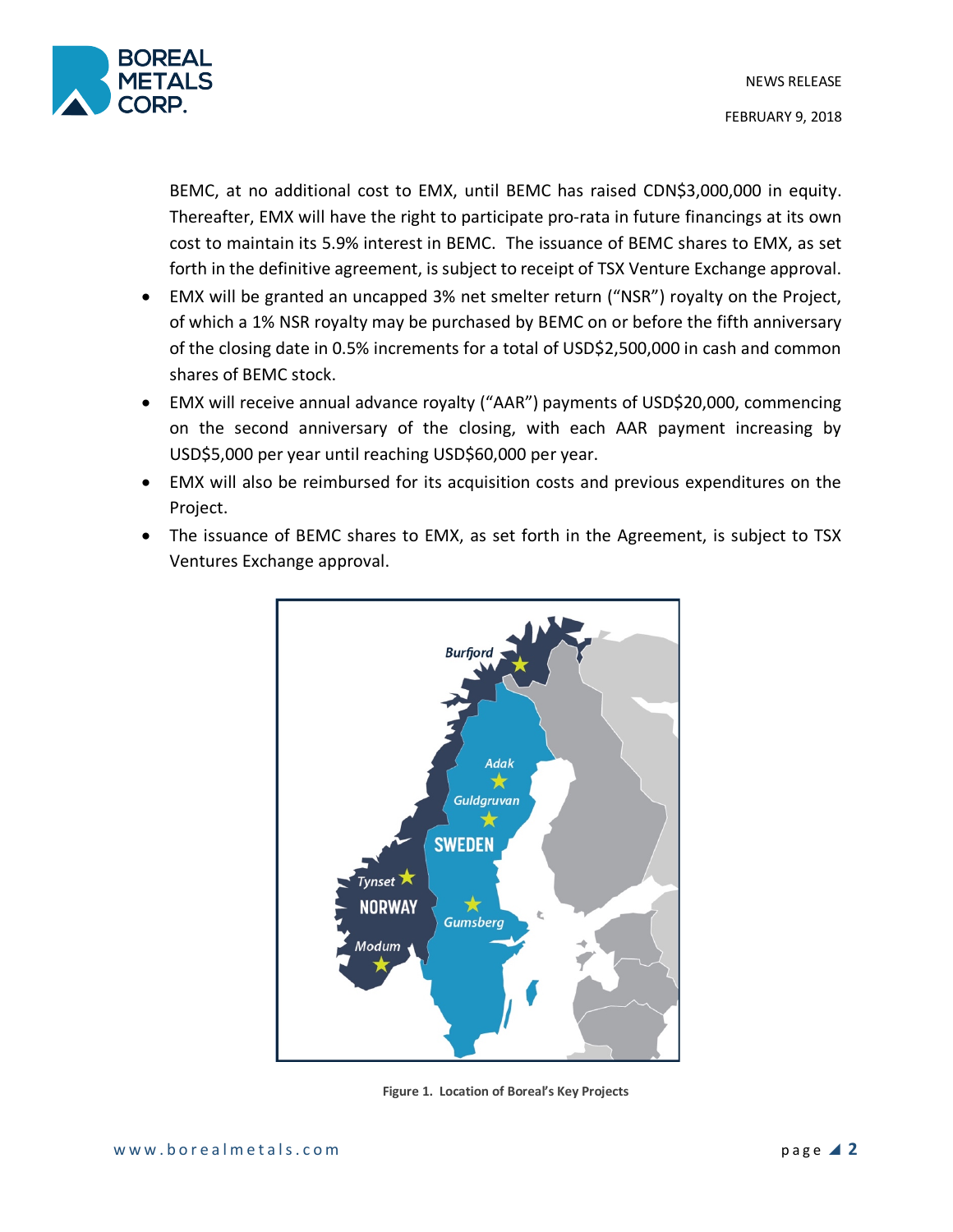

### **The Nordic Region and Battery Metals Market**

The Nordic region is host to 26 active mines and seven smelters. This region has excellent infrastructure including deep-water ports with year-round ice-free harbors, extensive roads, rail, and access to skilled workforce, mining universities, and support services.

Northvolt AB (www.northvolt.com) has selected a location near Skelleftea, in northern Sweden to build Europe's biggest battery factory. Northvolt and Scania, a division of Volkswagen Truck & Bus GmbH, announced on January 25, 2018 they have jointly agreed to develop and commercialize battery cell technology for heavy commercial vehicles<sup>2</sup>. Northvolt plans on using raw materials that will be responsibly and efficiently sourced as close to the mines as possible, especially from the mineral-rich Nordic peninsula. The use of locally sourced materials avoids conflict minerals in the supply chain.

Cobalt has many uses, but over half of the total global demand comes from the chemical sector which uses cobalt, among other applications, for metallic cathodes in rechargeable batteries<sup>3</sup> specifically, lithium cobalt oxide (LiCoO<sub>2</sub>) is used in lithium ion battery cathodes. Nickel-cadmium (NiCd) and nickel metal hydride (NiMH) batteries also use cobalt to improve the oxidation of nickel. In addition to battery usage in mobile devices, battery technologies for electric vehicles, coupled with a worldwide shortage of ethically-sourced cobalt, have helped drive a multifold increase in the price of cobalt as the global race to source rechargeable battery metals continues to increase worldwide demand.

# **Overview of Guldgruvan Project**

The 2,383 Ha Guldgruvan cobalt project is located near the town of Los, Sweden. The Project is accessible year-round, with robust infrastructure including paved roads, power, and skilled labour in nearby municipalities. The Guldgruvan nr 101 license contains numerous historical workings, test pits and shallow drill holes in addition to five major mining sites, which were the focus of historical production.

Widespread cobalt-bearing copper and subordinate nickel-zinc-gold-silver mineralization occurs in sulphide disseminations, vein-infill, and shear zones within Proterozoic mafic and felsic metavolcanic rocks at Guldgruvan. The cobalt-bearing occurrences define a series of parallel

 <sup>2</sup> https://www.reuters.com/article/northvolt-scania/vws-scania-backs-northvolts-5-bln-swedish-battery-plant-idUSL8N1PJ4YZ <sup>3</sup> https://www.thebalance.com/metal-profile-cobalt-2340131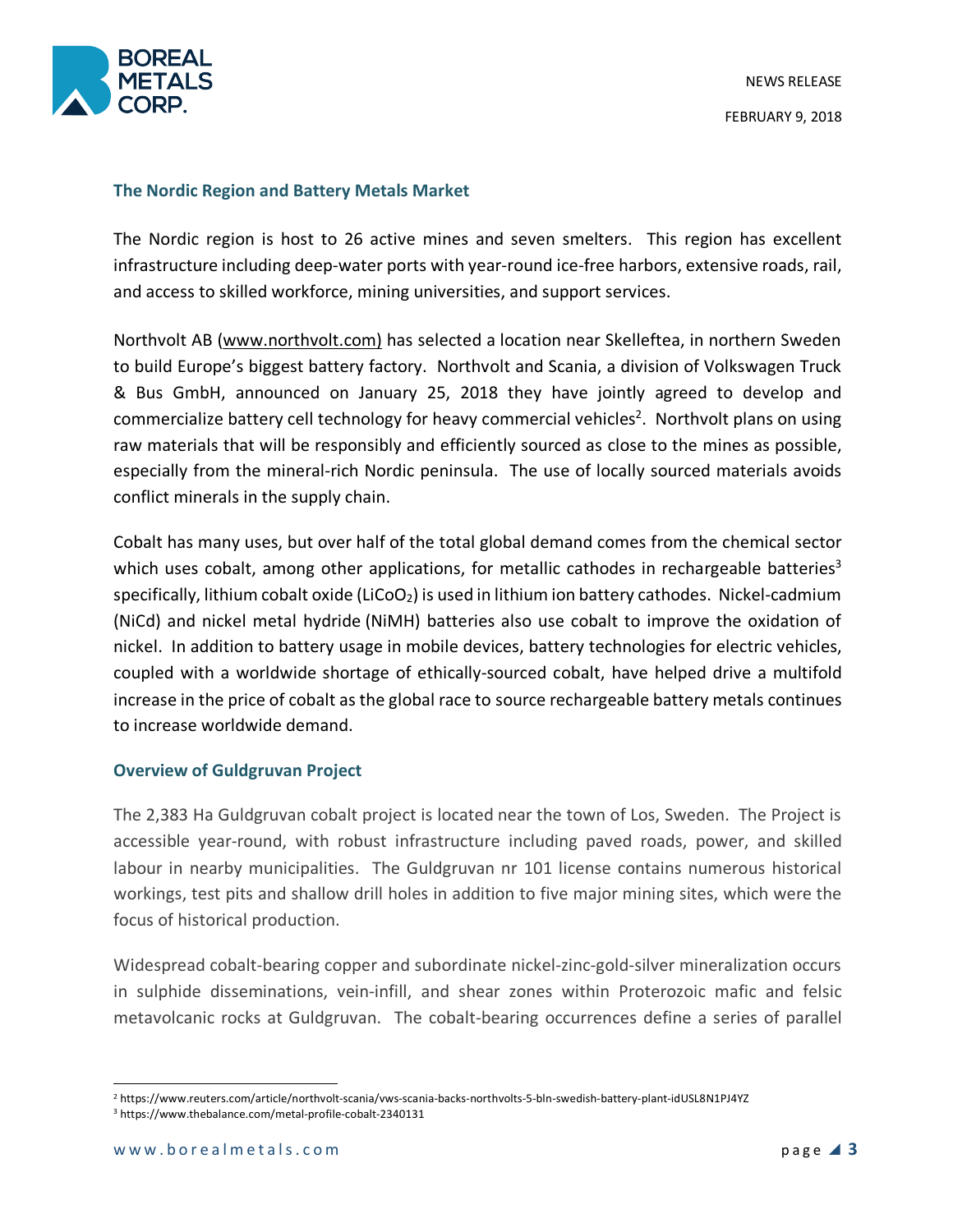

north-northwest trending zones of mineralization that extend for at least six kilometers across the claim package.



**Figure 2. Boreal's Guldgruvan Land Position and historical mine workings**

# **About Boreal Metals Corp.**

Boreal is a mineral exploration company focused on the discovery of Zinc, Copper, Silver, Gold and Cobalt deposits in exceptional, historical mining project areas spanning Sweden and Norway. The Company aims to discover new economic mineral deposits in known mining districts that have seen little or no modern exploration techniques. The Company is led by an experienced management team and technical team, with successful track records in mineral discovery, mining development and financing.